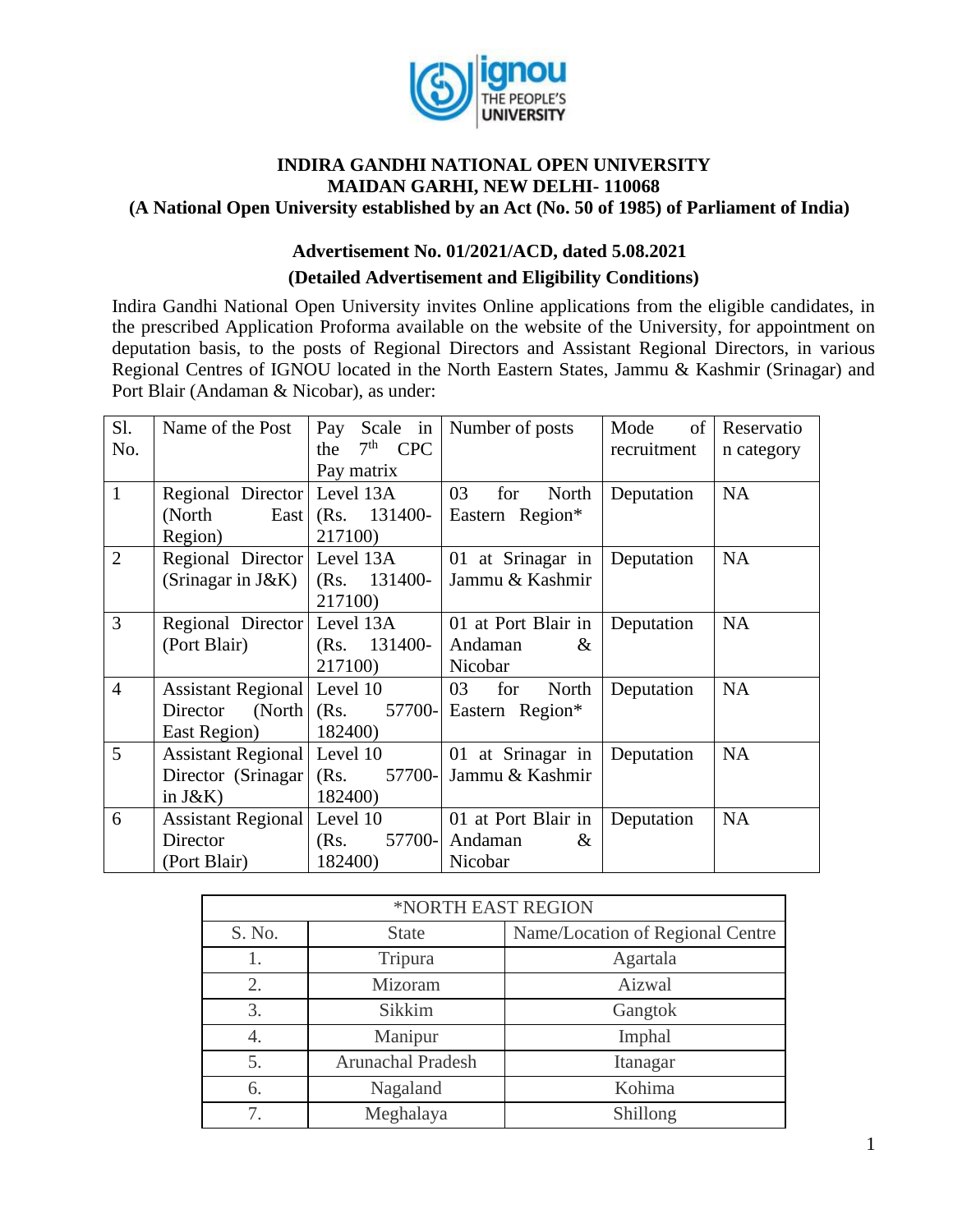Age Limit: Preferably below 55 Years of Age

Period of Deputation: The Deputation will be initially for a period of 02 years.

Other allowances and benefits including Deputation allowance shall be as applicable to the Central Government employees and be governed by the relevant rules as notified by the Government of India from time to time. The terms and conditions of Deputation shall be as per Govt of India, Department of Personnel & Training norms.

#### **PART A**

#### **(Eligibility Conditions)**

**1. Regional Director (on Deputation basis) (North Eastern Region; Srinagar in J&K and Port Blair in Andaman & Nicobar region):**

**A Person in regular service holding analogous post as Associate Professor/Regional Director/Deputy Director/any other equivalent teaching/ academic post on permanent basis in the same Scale of Pay in an Higher Education Institution/University/College/Accredited Research Institution/Institution of National Importance and fulfilling following qualifications**  (i) **A good academic record, with a Ph.D. Degree in any subject** 

(ii) **A Master's Degree with at least 55% marks (or an equivalent grade in a point-scale, wherever the grading system is followed).**

#### **Or**

**A person in regular service working on a teaching/academic position (as Asst Professor/Asst Director/Asst Regional Director/any other equivalent academic/teaching post) on permanent basis in an Higher Education Institution/University/College/Accredited Research Institution/Institution of National Importance and fulfilling following qualifications:**

- (i) A good academic record, with a Ph.D. Degree in any subject
- (ii) A Master's Degree with at least 55% marks (or an equivalent grade in a point-scale, wherever the grading system is followed).
- (iii) A minimum of eight years of experience of teaching and / or research in an academic/research position equivalent to that of Assistant Professor/Assistant Regional Director/Assistant Director in a University, College or Accredited Research Institution/industry with a minimum of seven publications in the peer-reviewed or UGC-listed journals and a total research score of Seventy five (75) as per the criteria given in the Appendix I of the Application form.

#### **Desirable**

- (i) Contribution in the educational innovation, design of courses & curricula, Curriculum transaction etc.
- (ii) Experience of Open and Distance Learning System

#### **2. Assistant Regional Director (on Deputation basis) (North Eastern Region; Srinagar in J&K and Port Blair in Andaman & Nicobar region):**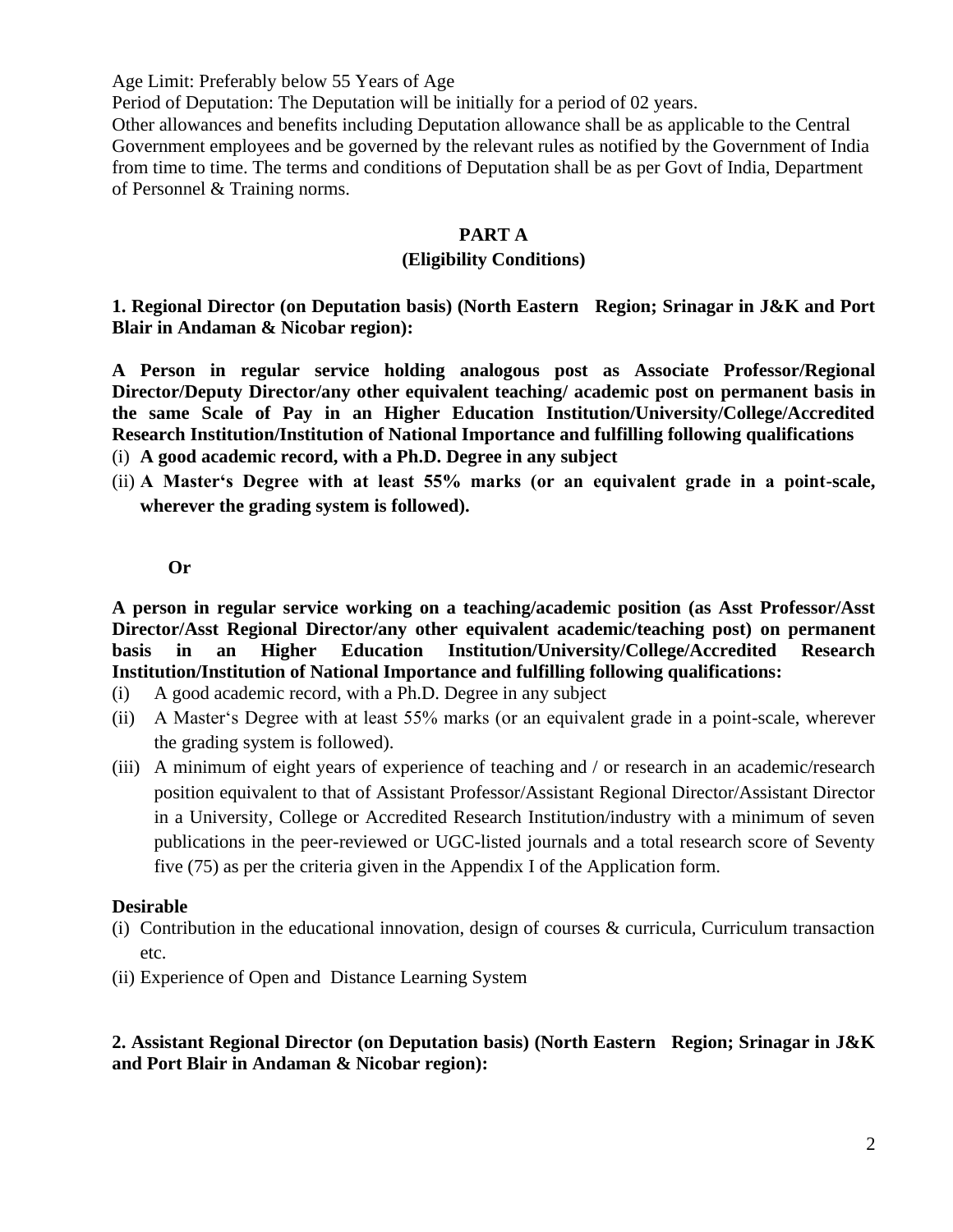**1. A person in regular service holding analogous post as Asst Professor/Asst Director/Asst Regional Director/any other equivalent post on permanent basis in the same Scale of Pay in an Higher Education Institution/University/College/ Accredited Research Institution/Institution of National Importance** 

#### **PART B**

#### **(General Instructions)**

- 1. The positions are meant for the IGNOU Regional Centres located in the **North Eastern Region; Srinagar in Jammu & Kashmir and Port Blair in Andaman & Nicobar region**, only which cannot be changed under any circumstances.
- 2. The appointment on deputation shall be through all India advertisement and selection by the duly constituted Selection Committees as per IGNOU Act and Statutes read with UGC Regulations 2018 as per standard deputation terms and conditions of the Department of Personnel & Training, Govt of India.
- 3. All applicants are required to apply online in the prescribed format of application form as available on the University website [www.ignou.ac.in](http://www.ignou.ac.in/) with complete and correct information and attachments within the prescribed time limit indicated in the advertisement. Application forms, downloaded and submitted offline, would Not be accepted. The applicant will be solely responsible for the authenticity of the submitted information. The applicants are required to read details regarding qualifications, experience, screening criteria etc. as available on the University website www.ignou.ac.in, along with this advertisement before filling up the form. The data once entered by the applicant shall not be allowed to change. Therefore, the applicant should check the entries before final submission.
- 4. Applicants should possess the prescribed qualifications and experience as on the closing date of application through online mode, as prescribed in the advertisement.
- 5. A minimum of 55% marks (or an equivalent grade in a point-scale, wherever the grading system is followed) at the Master's level shall be the essential qualification. A relaxation of 5% marks shall be provided (from 55% to 50%) at the Bachelor's as well as at the Master's level for the candidates belonging to Scheduled Caste/Scheduled Tribe/Other Backward Classes (OBC) (non-creamy layer)/ Differently Abled [Persons with Benchmark Disability PwBD)] in the respective category of PwBD advertised. The eligibility of 55% marks (or an equivalent grade in a point scale wherever the grading system is followed), wherever specified, and the relaxation of 5% to the categories mentioned above are permissible, based only on the qualifying marks without including any grace mark procedure. A relevant grade which is regarded as equivalent of 55%, wherever the grading system is followed by a recognized University, at the Master's level shall also be considered eligible.
- 6. The reservation/relaxation for applicants from SC, ST, EWS,OBC (non-creamy layer), and Persons with Benchmark Disability (PwBD) categories will be applicable as per UGC/Central Government norms. Applicants seeking reservation benefits available for SC/ST/OBC/EWS/PwBD categories must upload the necessary documents justifying the claim of respective reservation as per Govt. of India lists/rules/norms. The certificate uploaded should be in the format prescribed by the Union Government and should be digitally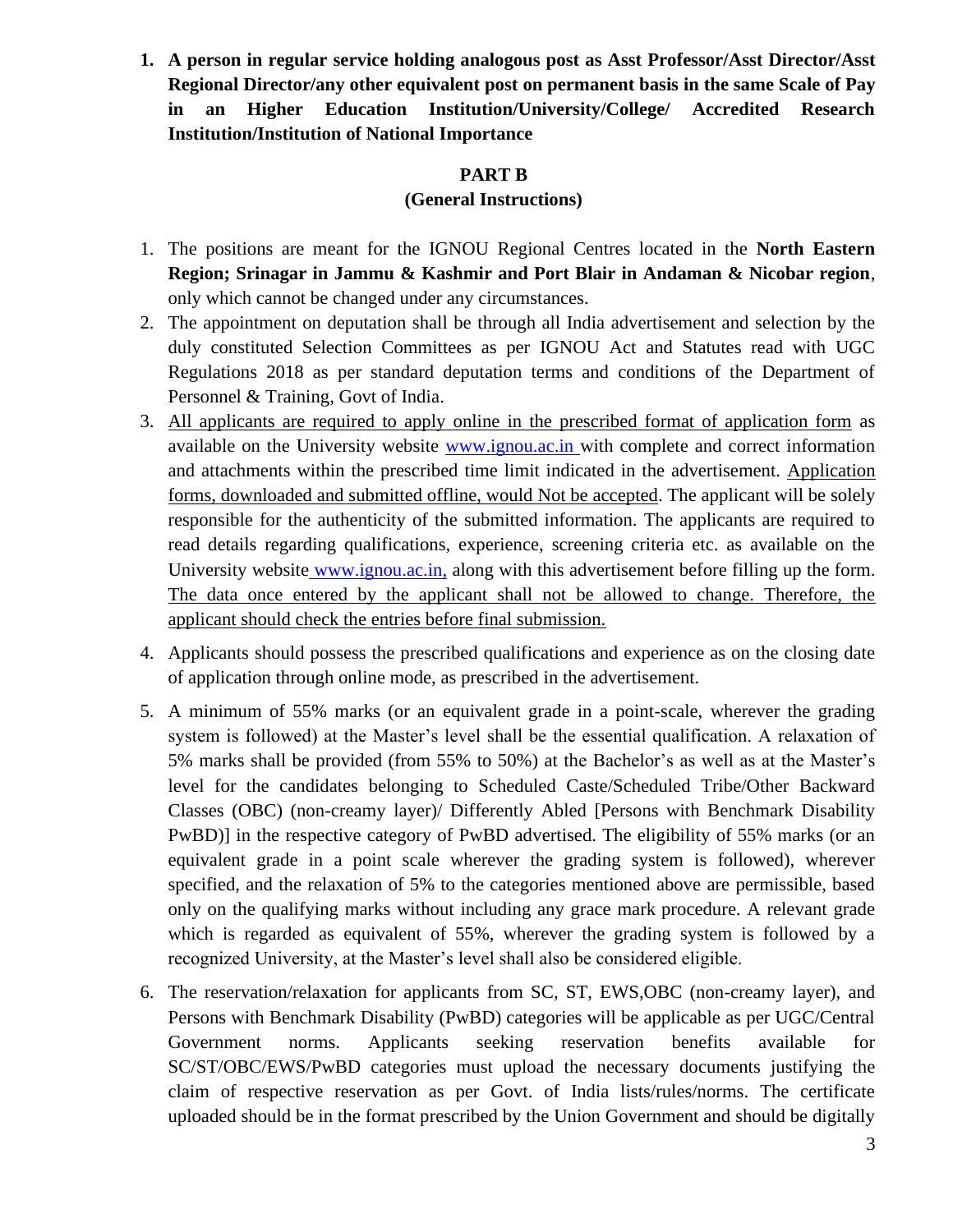verifiable.

- 7. The time taken by candidates to acquire M.Phil. and/or Ph.D. Degree shall not be considered as teaching/research experience to be claimed for appointment. Further the period of active service spent on pursuing research degree simultaneously with teaching assignment without taking any kind of leave, shall be counted as teaching experience.
- 8. The applications received for the post of Regional Director (deputation basis) shall be screened as per screening criteria for Associate Professors as per UGC Regulations 2018 appended with this advertisement for short listing the applicants to be called for interview (please see Appendix I). The screening criteria for shortlisting the candidates against the posts of Assistant Regional Director shall be based on the screening criteria for Assistant Professors as per UGC Regulations 2018. Mere fulfillment of the qualification or the eligibility criteria does not entitle an applicant to be necessarily considered or called for interview. The number of candidates to be invited for interview shall be as per University policy. Canvassing in any form will be treated as a disqualification.
- 9. Publications 'under submission' or submitted to referees will not be considered towards calculation of marks for publication criteria. Further, all the items for which marks are claimed should be strictly in accordance with the screening guidelines attached with this advertisement.
- 10. Application fees, as applicable, is to be submitted online, through credit/debit card/ Net Banking, as per details given below:

Rs.500/- for UR/OBC/EWS category.

No application fee will be charged from SC/ST/PwBD/Women applicants.

Fees once paid will not be refunded or adjusted under any circumstances.

Applicants applying for more than one post/department must apply separately and pay fees separately.

- 11. In order to avoid last minute rush, the applicants are advised to apply early. In case of any persistent issue like technical error etc., the applicants can mail their problem at the email Id**[helpdeskacd@ignou.ac.in](mailto:%20helpdeskacd@ignou.ac.in)** . The University shall Not be responsible for any postal delay.
- 12. **Consequent upon adoption of self-certification provisions as required by the Govt. of India, the University shall process the applications entirely on the basis of information/documents uploaded with the application. In case the information/documents are found to be false/ incorrect by way of omission or commission, the responsibility shall lie solely with the applicant and the applicant shall be liable for action as per law.**
- 13. No interim correspondence regarding selection process will be entertained at any stage during the process.
- 14. The Shortlisted candidates called for interview should report along with all the testimonials/certificates (in original) along with valid photo ID (Aadhaar/Voter Id/Driving License/Passport). A set of self-attested photocopy of certificates/testimonials with respect to the qualifications, experience and category as applicable, indicated in the online application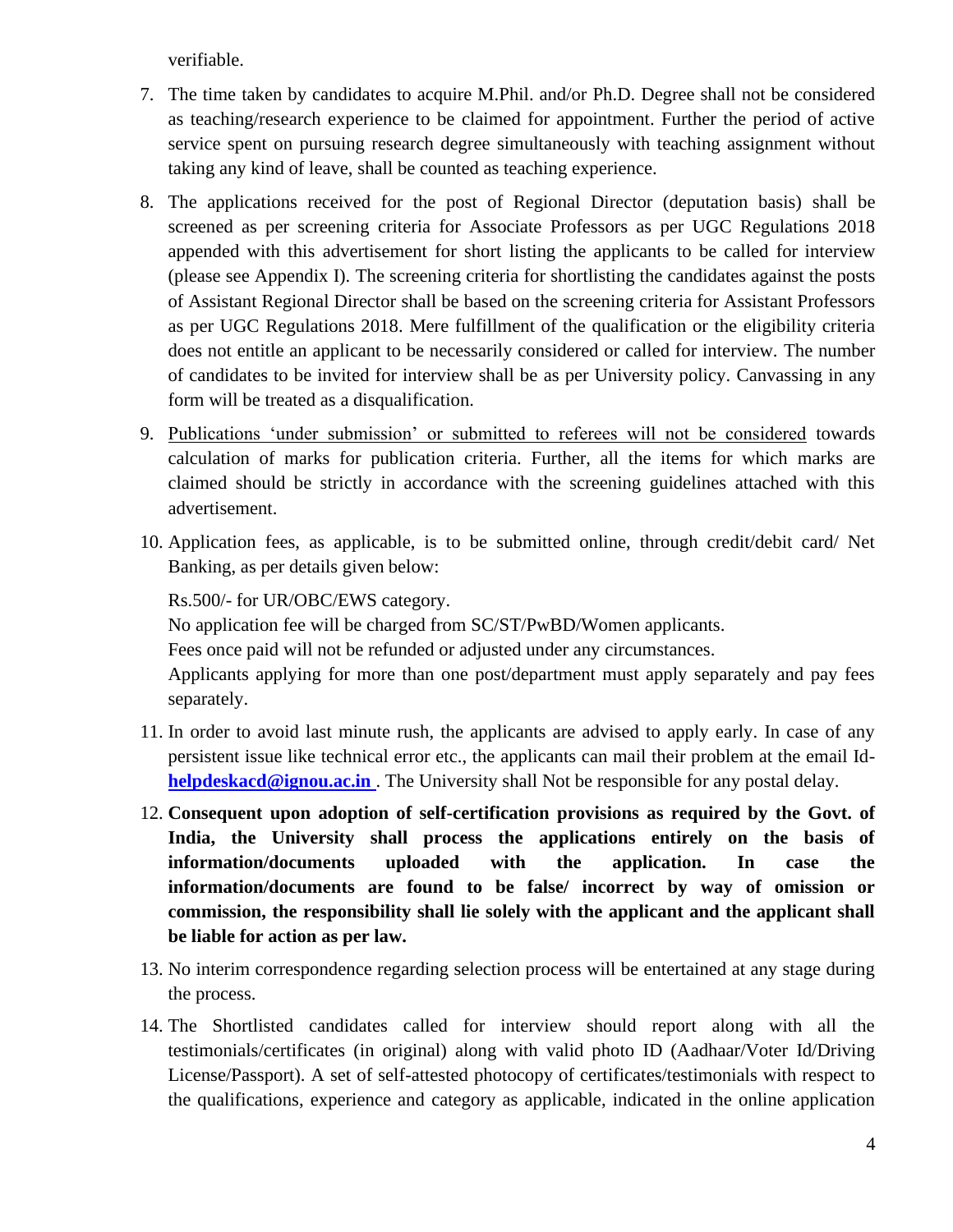form, duly certified by the applicant, will also be required to should be submitted at the time of interview. **No TA/DA shall be paid to candidates for attending interview**.

- 15. Candidates already working in Government service and fulfilling requirement of experience & eligibility are required to submit their applications through proper channel (However, they can submit an advance copy to meet the deadlines for receiving the applications) in the prescribed format along with (i) Vigilance Clearance; (ii) Annual Performance Reports/ACRs for the last five years duly attested by Head of Institution/Authorised signatory; (iii) Details and nature of experience, and (iv) No Objection Certificate, to the effect that the candidate will be spared for joining IGNOU Regional Centre- North east Region/Srinagar/Port Blair (as the case may be) in the event of selection.
- 16. **All correspondence from the University including interview letter, if any, shall be sent only to the e-mail address provided by the applicant in the online application form. Therefore, the applicant shall ensure that a valid email ID is provided in the application form**.
- 17. Applications which do not meet the eligibility criteria given in this advertisement and / or are incomplete in any respect shall be summarily rejected. Before applying online, applicants are advised to go through detailed notice available on the website of the University.
- 18. The University reserves the right to amend or modify any eligibility condition/number of posts/ selection criteria after issue of advertisement. The corrigendum/addendum, if any, shall be issued on the University website only. The applicant is required to visit the University website [www.ignou.ac.in](http://www.ignou.ac.in/) for any updates/corrigendum/addendum in this regard.
- 19. **The University further reserves the right to amend the number of posts or not to fill any of the posts mentioned in the advertisement at its discretion without assigning any reason thereof.**
- 20. In case of any dispute/ambiguity that may occur in the process of selection, the decision of the University shall be final. Applicants are advised to satisfy themselves before applying that they possess the essential qualifications laid down in the advertisement.
- 21. **Any dispute regarding the recruitment will fall under the jurisdiction of Delhi.**
- 22. The online portal will be open from 05.08.2021. The last date for submission of online application is **15.09.2021 or 30 days from the date of publication of advertisement in the Employment News, whichever is later.** The hard copy of the printout of application submitted online alongwith self-attested copies of necessary certificates/documents, copies of No objection Certificate, Vigilance clearance etc. should reach **the Director, Academic Coordination Division, Indira Gandhi National Open University, Maidan Garhi, New Delhi- 110068** on or before **10 days after the closing date of submission of Online application**, through registered/speed post. The envelop containing application form should clearly indicate the name of post and Advt. No.

DIRECTOR ACD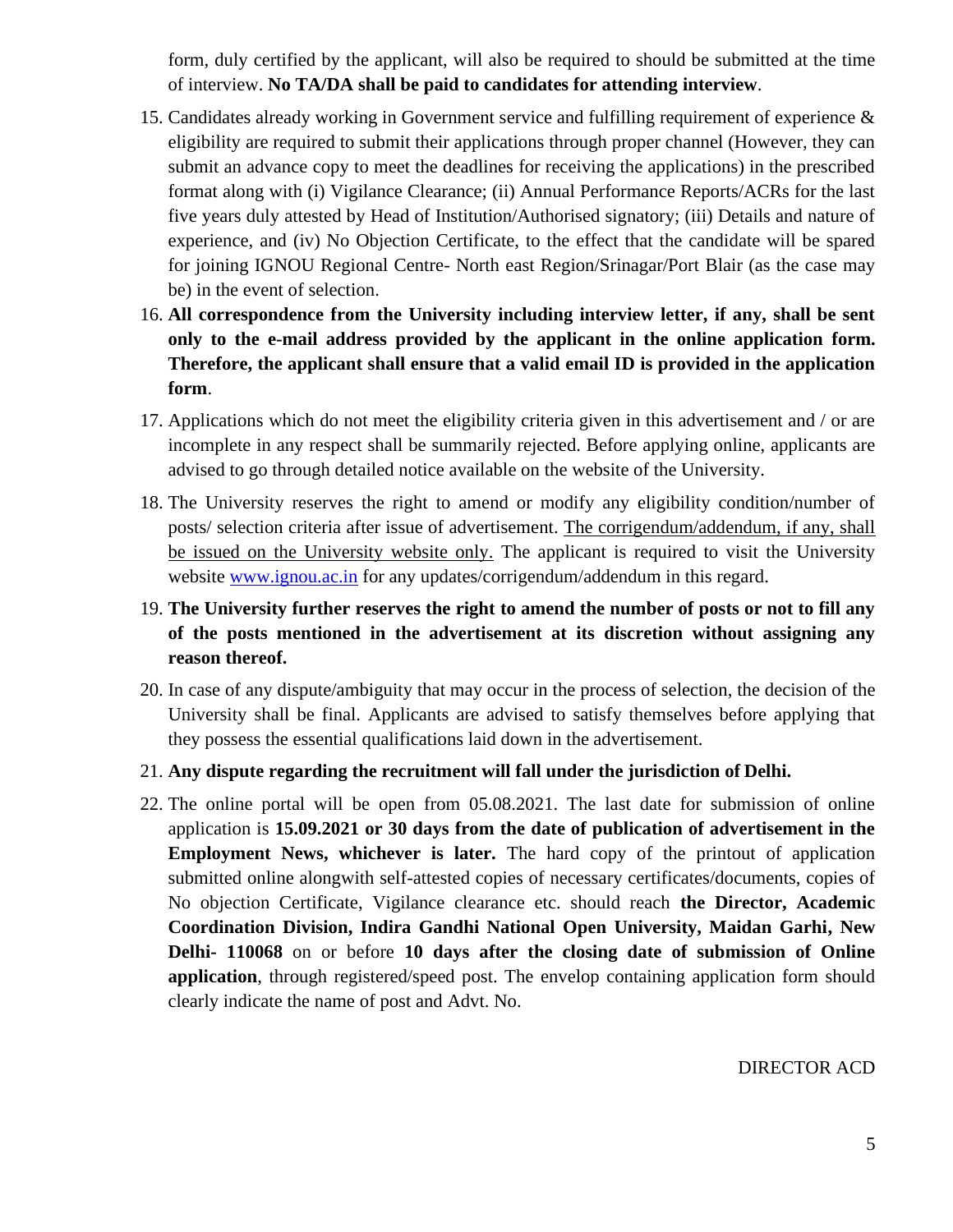

## **INDIRA GANDHI NATIONAL OPEN UNIVERSITY MAIDAN GARHI, NEW DELHI- 110068 CRITERIA FOR SCREENING OF APPLICATIONS AND SHORTLISTING CANDIDATES FOR INTERVIEW TO THE POST OF REGIONAL DIRECTOR (DEPUTATION BASIS) (WHEREVER REQUIRED)**

### **1. Criteria for Short-listing of Candidates for Interview (Regional Director posts):**

|                  | S.N. Academic/Research Activity                                                                                    | Faculty<br>of<br><b>Sciences</b><br>/Medical Science/<br>Computer &<br>Information Science/<br>other<br>related<br>disciplines | Faculty of Arts/Languages/<br>Humanities/ Social Sciences/<br><b>Education/Distance Education/</b><br>Continuing Education/<br>Management/Tourism &<br>Hospitality Management/<br>Social Work / other related<br>disciplines |  |
|------------------|--------------------------------------------------------------------------------------------------------------------|--------------------------------------------------------------------------------------------------------------------------------|------------------------------------------------------------------------------------------------------------------------------------------------------------------------------------------------------------------------------|--|
| 1.               | Research Papers in Refereed/Peer-<br>Reviewed or UGC listed Journals                                               | 08 per paper                                                                                                                   | 10 per paper                                                                                                                                                                                                                 |  |
| $\overline{2}$ . | Publications (other than Research papers)                                                                          |                                                                                                                                |                                                                                                                                                                                                                              |  |
|                  | (a) Books authored which are published by:                                                                         |                                                                                                                                |                                                                                                                                                                                                                              |  |
|                  | <b>International Publishers</b>                                                                                    | 12                                                                                                                             | 12                                                                                                                                                                                                                           |  |
|                  | <b>National Publishers</b>                                                                                         | 10                                                                                                                             | 10                                                                                                                                                                                                                           |  |
|                  | <b>Chapter in Edited Book</b>                                                                                      | 05                                                                                                                             | 05                                                                                                                                                                                                                           |  |
|                  | <b>Editor of Book by International</b><br>Publisher                                                                | 10                                                                                                                             | 10                                                                                                                                                                                                                           |  |
|                  | <b>Editor of Book by National Publisher</b>                                                                        | 08                                                                                                                             | 08                                                                                                                                                                                                                           |  |
|                  | (b) Translation works in Indian and Foreign Languages by qualified faculties                                       |                                                                                                                                |                                                                                                                                                                                                                              |  |
|                  | <b>Chapter or Research paper</b>                                                                                   | 03                                                                                                                             | 03                                                                                                                                                                                                                           |  |
|                  | <b>Book</b>                                                                                                        | 08                                                                                                                             | 08                                                                                                                                                                                                                           |  |
| 3.               | and innovative courses and curricula                                                                               | Creation of ICT mediated Teaching Learning pedagogy and content and development of new                                         |                                                                                                                                                                                                                              |  |
|                  | (a) Development of Innovative<br>pedagogy                                                                          | 05                                                                                                                             | 05                                                                                                                                                                                                                           |  |
|                  | (b) Design of new curricula and<br>courses                                                                         | 02 per curricula/course                                                                                                        | 02 per curricula/course                                                                                                                                                                                                      |  |
|                  | (c) MOOCs                                                                                                          |                                                                                                                                |                                                                                                                                                                                                                              |  |
|                  | Development of complete MOOCs in 4<br>quadrants (4 credit course) (In case of<br>MOOCs of lesser credits 05 marks/ | 20                                                                                                                             | 20                                                                                                                                                                                                                           |  |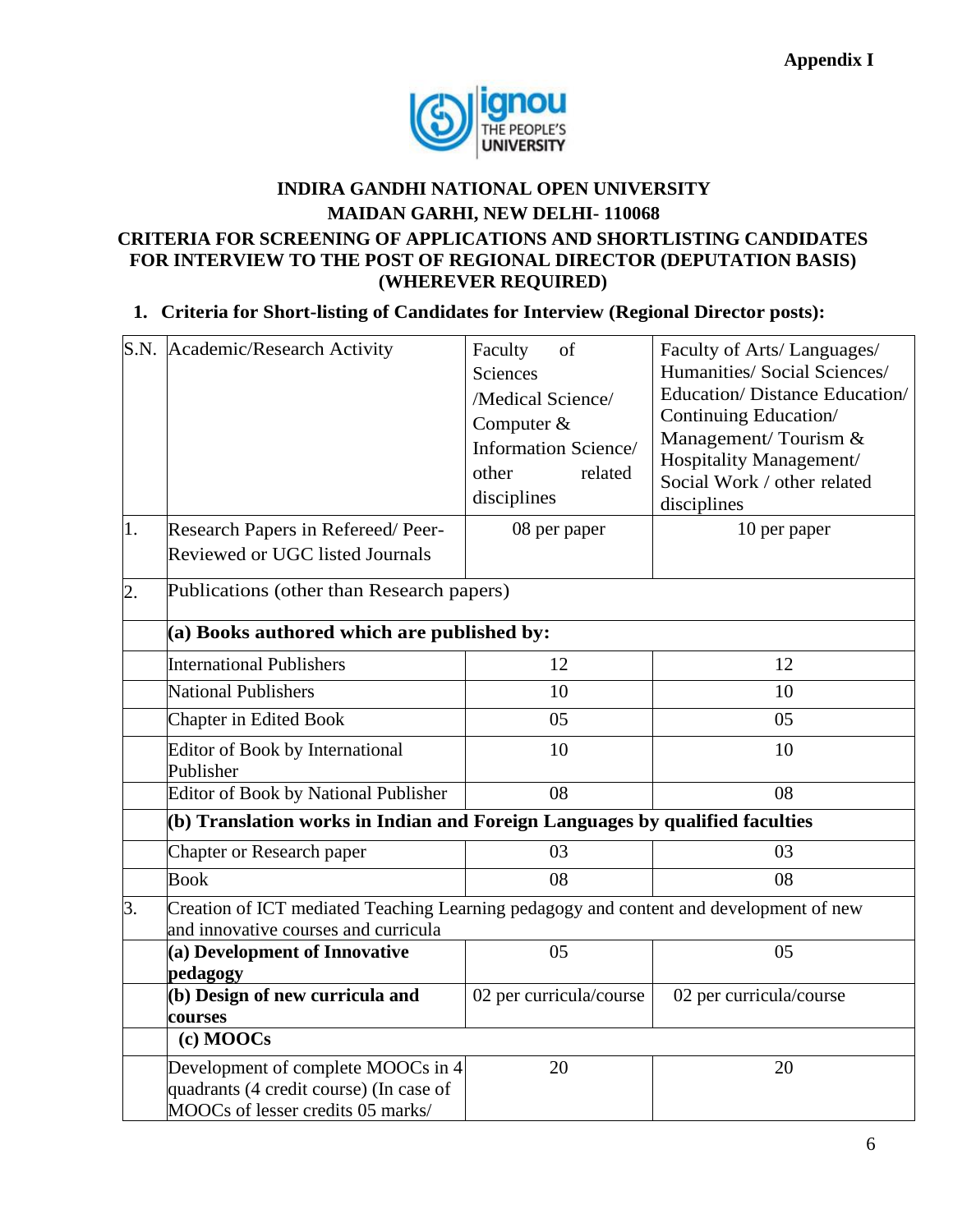|                                                                        | credit)                                                                                                                                                                             |                                                                                                    |          |  |
|------------------------------------------------------------------------|-------------------------------------------------------------------------------------------------------------------------------------------------------------------------------------|----------------------------------------------------------------------------------------------------|----------|--|
|                                                                        | MOOCs (developed in 4 quadrant) per<br>module/lecture                                                                                                                               | 05                                                                                                 | 05       |  |
|                                                                        | Content writer/subject matter expert for<br>each module of MOOCs (at least one<br>quadrant)                                                                                         | 02                                                                                                 | 02       |  |
|                                                                        | Course Coordinator for MOOCs (4<br>credit course) (In case of MOOCs of<br>lesser credits 02 marks/credit)                                                                           | 08                                                                                                 | 08       |  |
|                                                                        | (d) e-Content                                                                                                                                                                       |                                                                                                    |          |  |
|                                                                        | Development of e-Content in 4<br>quadrants for a complete course/e-<br>book                                                                                                         | 12                                                                                                 | 12       |  |
|                                                                        | e-Content (developed in 4 quadrants)<br>per module                                                                                                                                  | 05                                                                                                 | 05       |  |
|                                                                        | Contribution to development of e-<br>content module in complete<br>course/paper/e-Book (at least one<br>quadrant)                                                                   | 02                                                                                                 | 02       |  |
|                                                                        | Editor of e-Content for complete<br>course/paper/e-Book                                                                                                                             | 10                                                                                                 | 10       |  |
| 4.                                                                     | (a) Research guidance                                                                                                                                                               |                                                                                                    |          |  |
|                                                                        | Ph.D.                                                                                                                                                                               | 10 per degree awarded 10 per degree awarded<br>05 per thesis submitted $ 05 $ per thesis submitted |          |  |
| M.Phil./PG Dissertation<br>02 per degree awarded 02 per degree awarded |                                                                                                                                                                                     |                                                                                                    |          |  |
|                                                                        | (b) Research Projects Completed                                                                                                                                                     |                                                                                                    |          |  |
|                                                                        | More than 10 lakhs                                                                                                                                                                  | 10                                                                                                 | 10       |  |
|                                                                        | Less than 10 lakhs                                                                                                                                                                  | 05                                                                                                 | 05       |  |
| (c) Research Projects Ongoing:                                         |                                                                                                                                                                                     |                                                                                                    |          |  |
|                                                                        | More than10 lakhs                                                                                                                                                                   | 05                                                                                                 | 05       |  |
|                                                                        | Less than 10 lakhs                                                                                                                                                                  | 02                                                                                                 | 02       |  |
|                                                                        | (d) Consultancy                                                                                                                                                                     | 03                                                                                                 | 03       |  |
| 5.                                                                     | (a) Patents                                                                                                                                                                         |                                                                                                    |          |  |
|                                                                        | International                                                                                                                                                                       | 10                                                                                                 | 10       |  |
|                                                                        | National                                                                                                                                                                            | 07                                                                                                 | 07       |  |
|                                                                        | (b)*Policy Document (Submitted to an International body/ organization like<br>UNO/UNESCO/World Bank/ International Monetary Fund etc. or Central Government<br>or State Government) |                                                                                                    |          |  |
|                                                                        | International                                                                                                                                                                       | 10                                                                                                 | 10       |  |
|                                                                        | National                                                                                                                                                                            | 07                                                                                                 | 07       |  |
|                                                                        | <b>State</b>                                                                                                                                                                        | 04                                                                                                 | 04       |  |
|                                                                        | (c)Awards/Fellowship                                                                                                                                                                |                                                                                                    |          |  |
|                                                                        | International<br>National                                                                                                                                                           | 07<br>05                                                                                           | 07<br>05 |  |
|                                                                        |                                                                                                                                                                                     |                                                                                                    |          |  |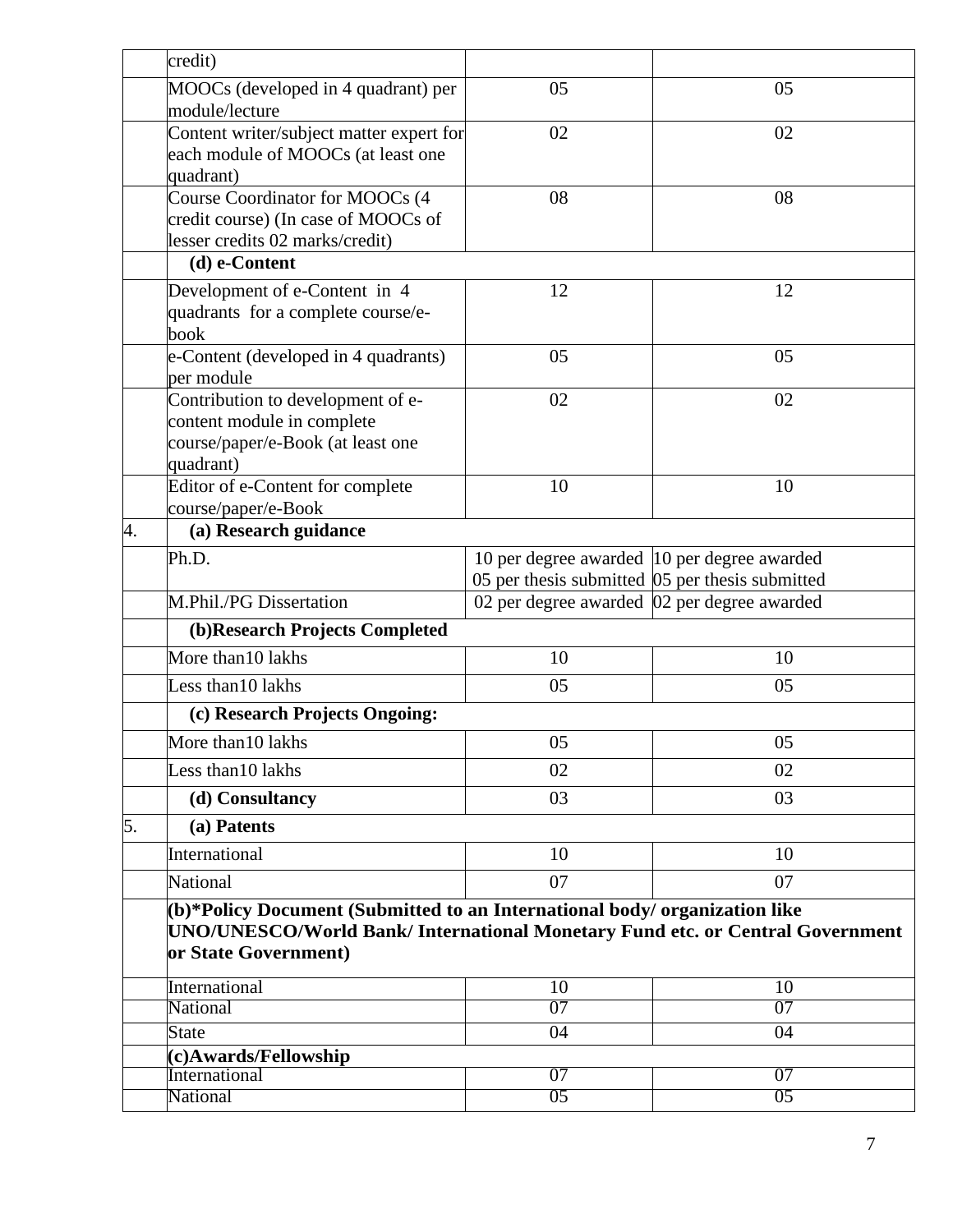# 6. **\*Invited lectures/Resource Person/paper presentation in Seminars/Conferences/full paper in Conference Proceedings (Paper presented in Seminars/Conferences and also published as full paper in Conference Proceedings will be counted only once)** International(Abroad) 07 07 07 International(within country) 05 05 05 National 03 03 03 State/University 02 02 02

The Research score for research papers would be augmented as follows:

Peer-Reviewed o UGC-listed Journals (Impact factor to be determined as per Thomson Reuter's list):

| $\mathbf{i}$     | Paper in refereed journals without impact factor | $\overline{\phantom{a}}$ | 5 Points  |
|------------------|--------------------------------------------------|--------------------------|-----------|
| $\overline{ii}$  | Paper with impact factor less than 1             |                          | 10 Points |
| $\overline{iii}$ | Paper with impact factor between 1 and 2         |                          | 15 Points |
| iv)              | Paper with impact factor between 2 and 5         |                          | 20 Points |
| V)               | Paper with impact factor between 5 and 10        | -                        | 25 Points |
| $\rm vi)$        | Paper with impact factor $> 10$                  |                          | 30 Points |

- (a) Two authors: 70% of total value of publication for each author.
- (b) More than two authors: 70% of total value of publication for the First/Principal/Corresponding author and 30% of total value of publication for each of the joint authors.

Joint Projects: Principal Investigator and Co-investigator would get 50% each.

Note:

- Paper presented if part of edited book or proceeding then it can be claimed only once.
- For joint supervision of research students, the formula shall be 70% of the total score for Supervisor and Co- supervisor. Supervisor and Co-supervisor, both shall get 7 marks each.
- \*For the purpose of calculating research score of the teacher, the combined research score from the categories of 5 (b) Policy Document and 6 Invited lectures/Resource Person/Paper presentation shall have an upper capping of thirty percent of the total research score of the teacher concerned.
- The research score shall be from the minimum of three categories out of six categories.
- 2. The constitution of Selection Committees and guidelines on selection procedure shall be as per IGNOU Act and Statutes read with UGC Regulations, 2018.

#### **3. Methodology of Shortlisting the Candidates**

- 1. The applications so received (against Regional Director and Asst Regional Directors posts) shall be placed before a Screening Committee, which on the basis of criteria so decided, as per UGC Regulations 2018 for Associate Professors and Assistant Professors, respectively, shall prepare a list of all the eligible candidates indicating the marks scored by them in descending order i.e. starting from the candidate getting the highest marks towards the candidates getting the lower marks.
- 2. In case of tie in the marks of two or more candidates, the candidate having the higher/highest marks at the Master's level shall be ranked above the other(s).